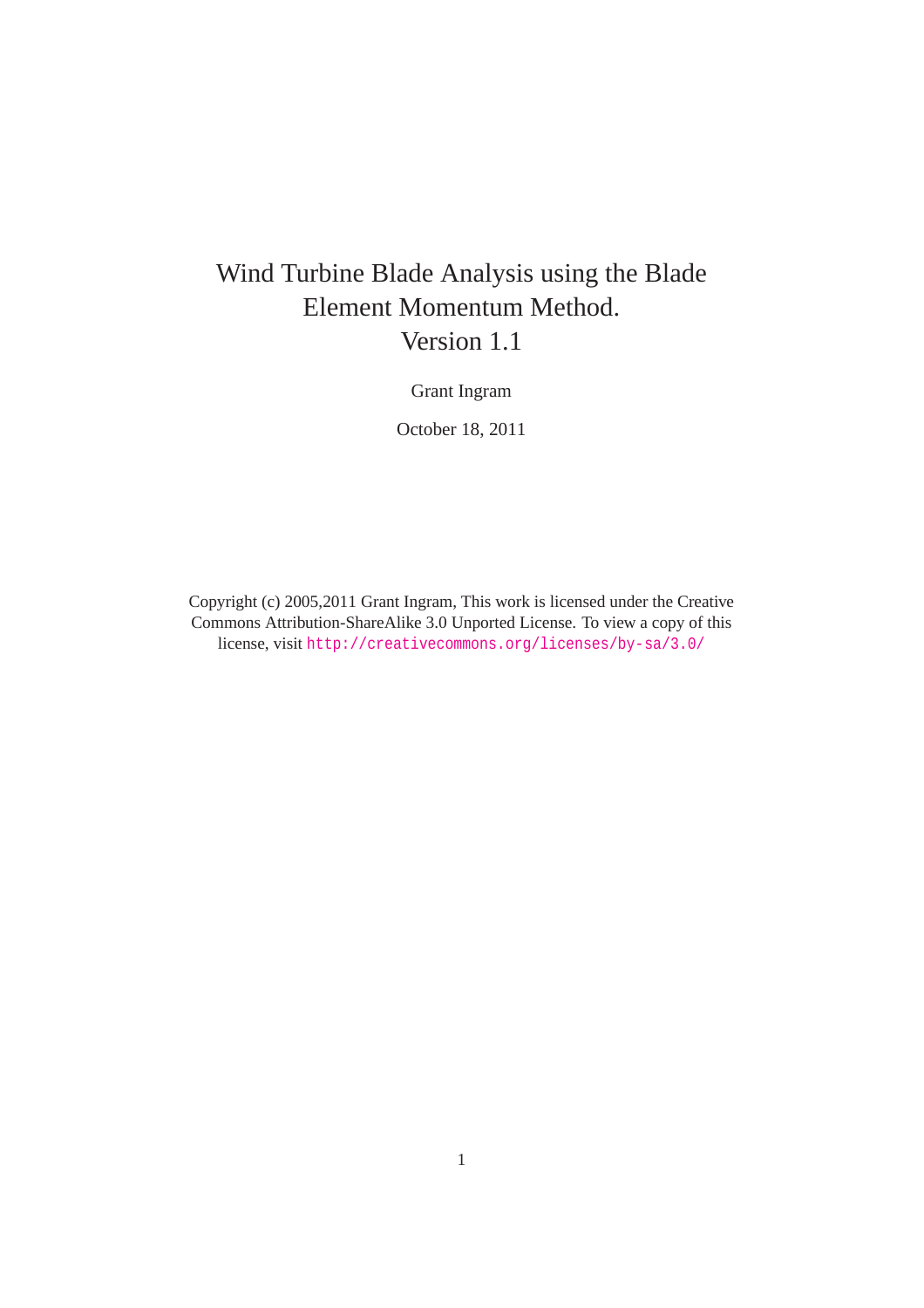# **Contents**

| 1            | <b>Introduction</b>                     | 5  |  |  |  |  |  |  |
|--------------|-----------------------------------------|----|--|--|--|--|--|--|
| $\mathbf{2}$ | <b>Blade Element Momentum Theory</b>    | 5  |  |  |  |  |  |  |
| 3            | <b>Momentum Theory</b>                  |    |  |  |  |  |  |  |
|              | 3.1                                     | 5  |  |  |  |  |  |  |
|              | $3.2^{\circ}$                           | 6  |  |  |  |  |  |  |
| 4            | <b>Blade Element Theory</b>             | 7  |  |  |  |  |  |  |
|              | 41                                      | 9  |  |  |  |  |  |  |
|              |                                         | 10 |  |  |  |  |  |  |
| 5            | 12<br><b>Tip Loss Correction</b>        |    |  |  |  |  |  |  |
| 6            | <b>Blade Element Momentum Equations</b> | 12 |  |  |  |  |  |  |
| 7            | <b>Power Output</b>                     | 13 |  |  |  |  |  |  |
| 8            | 13<br><b>Blade Design Procedure</b>     |    |  |  |  |  |  |  |
| 9            | <b>Example using BEM Theory</b>         | 15 |  |  |  |  |  |  |
|              | 9.1                                     | 16 |  |  |  |  |  |  |
|              |                                         | 17 |  |  |  |  |  |  |
|              |                                         | 17 |  |  |  |  |  |  |
|              |                                         | 18 |  |  |  |  |  |  |
|              | $9.2^{\circ}$                           | 19 |  |  |  |  |  |  |
|              | <b>10 Summary</b>                       | 20 |  |  |  |  |  |  |

# **List of Figures**

|                | 1 Axial Stream tube around a Wind Turbine 5                                                     |  |
|----------------|-------------------------------------------------------------------------------------------------|--|
| $\overline{2}$ |                                                                                                 |  |
| $\mathcal{E}$  | Rotating Annular Stream tube: notation. 8                                                       |  |
| 4              |                                                                                                 |  |
| $\sim$ 5       | Flow onto the turbine blade $\ldots$ , $\ldots$ , $\ldots$ , $\ldots$ , $\ldots$ , $\ldots$ , 9 |  |
| 6 —            |                                                                                                 |  |
|                | 7 Lift and Drag Coefficients for a NACA 0012 Aerofoil 11                                        |  |

# **Nomenclature**

*a* Axial induction factor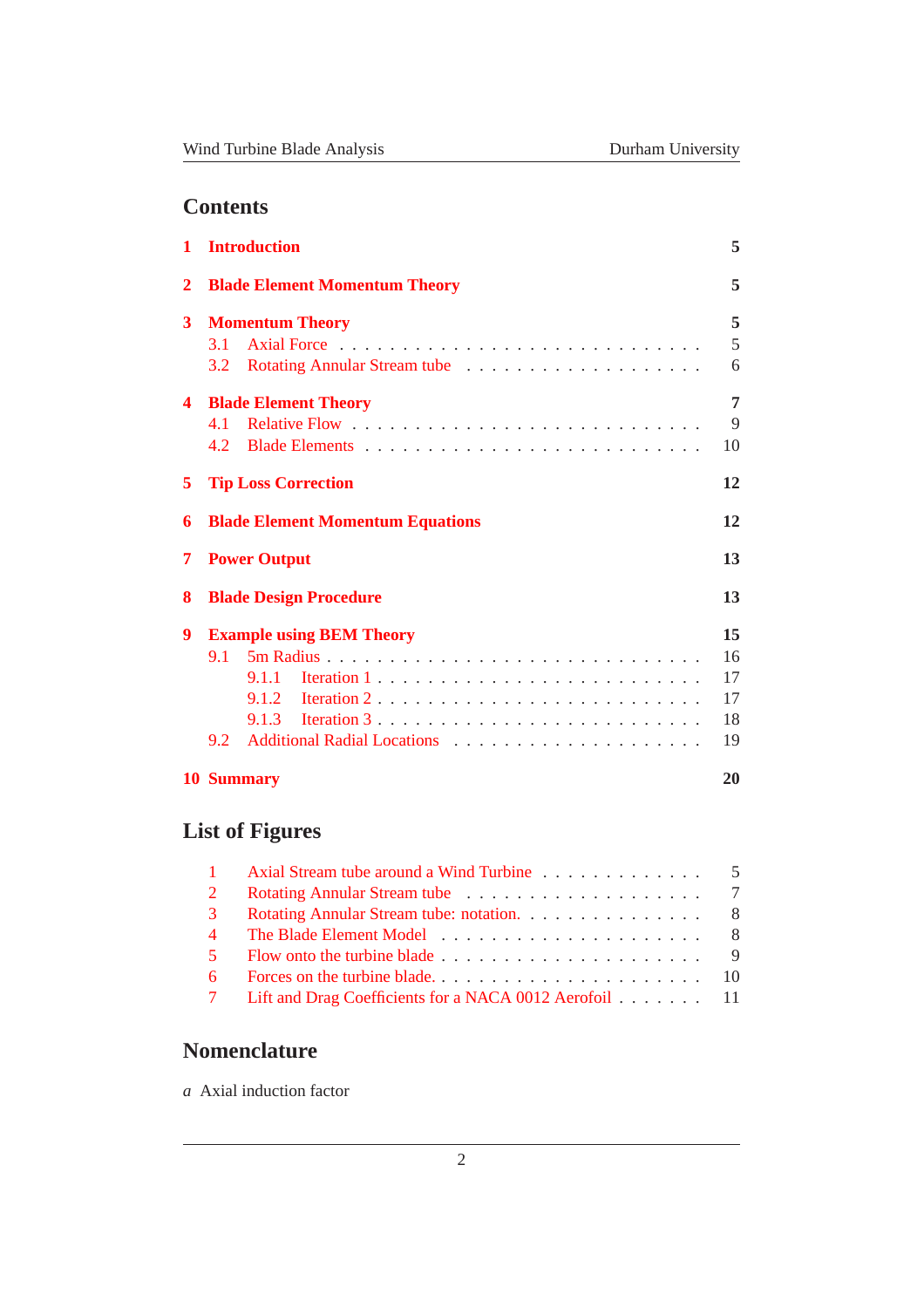- *a* ′ Angular induction factor
- *B* Number of blades
- *c* Aerofoil chord length
- *C<sup>L</sup>* Lift coefficient
- *C<sup>D</sup>* Drag coefficient
- *C<sup>P</sup>* Power coefficient
- *D* Drag force
- *F<sup>x</sup>* Axial force
- *F*<sup>θ</sup> Tangential force
- *L* Lift force, angular moment
- *m*˙ Massflow
- *N* Number of blade elements
- *p* Pressure
- *P* Power
- *Q* Tip loss correction factor
- *r* radius and radial direction
- *R* Blade tip radius
- *T* Torque
- *V* Absolute velocity
- *W* Relative velocity
- *x* Axial coordinate
- β Relative flow angle onto blades
- λ Tip speed ratio
- λ*<sup>r</sup>* Local Tip speed ratio
- η Mechanical/electrical efficiency
- ρ Density
- σ ′ Local Solidity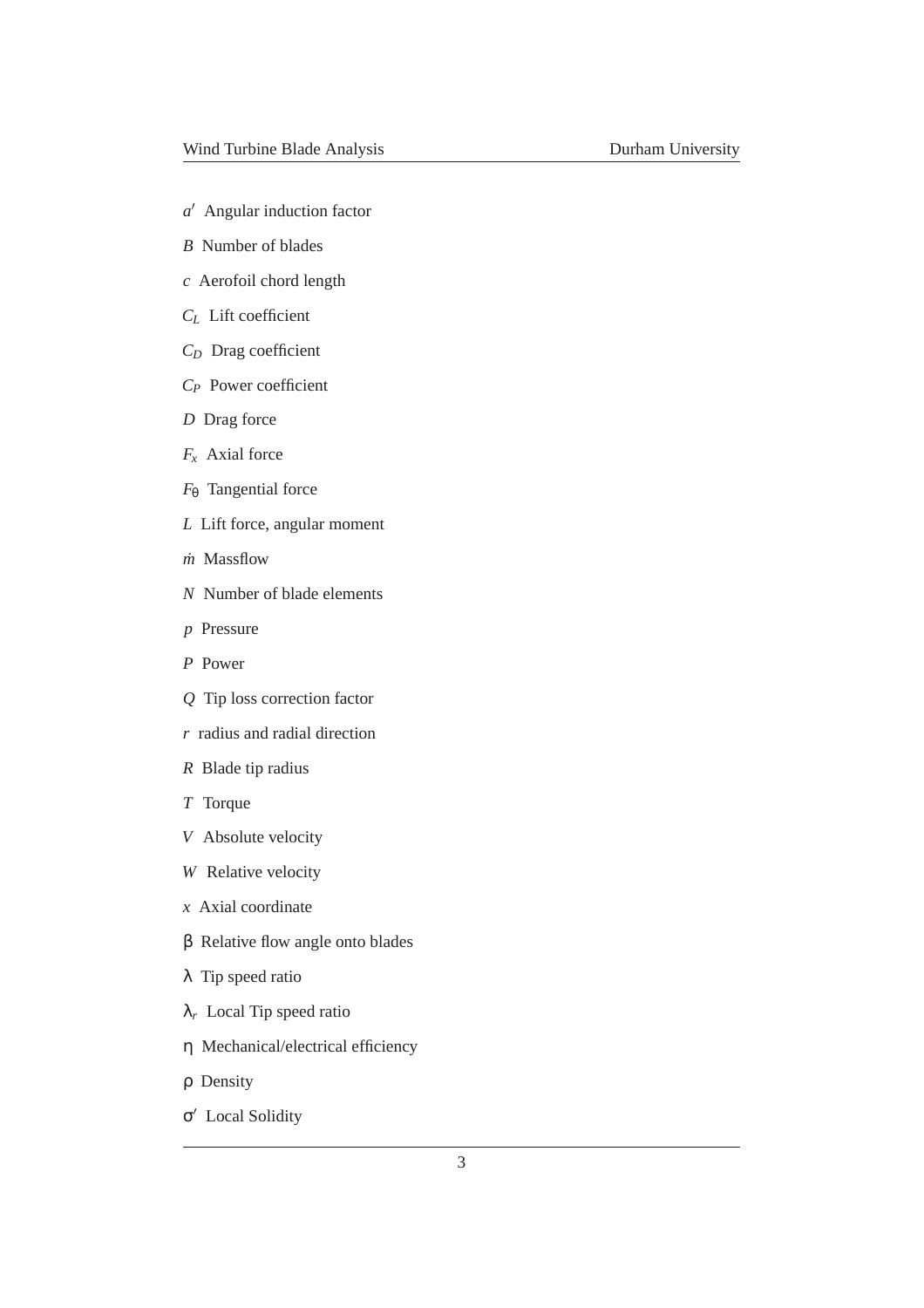- θ Tangential coordinate
- Ω Blade rotational speed
- ω Wake rotational speed
- γ Aerofoil inlet angle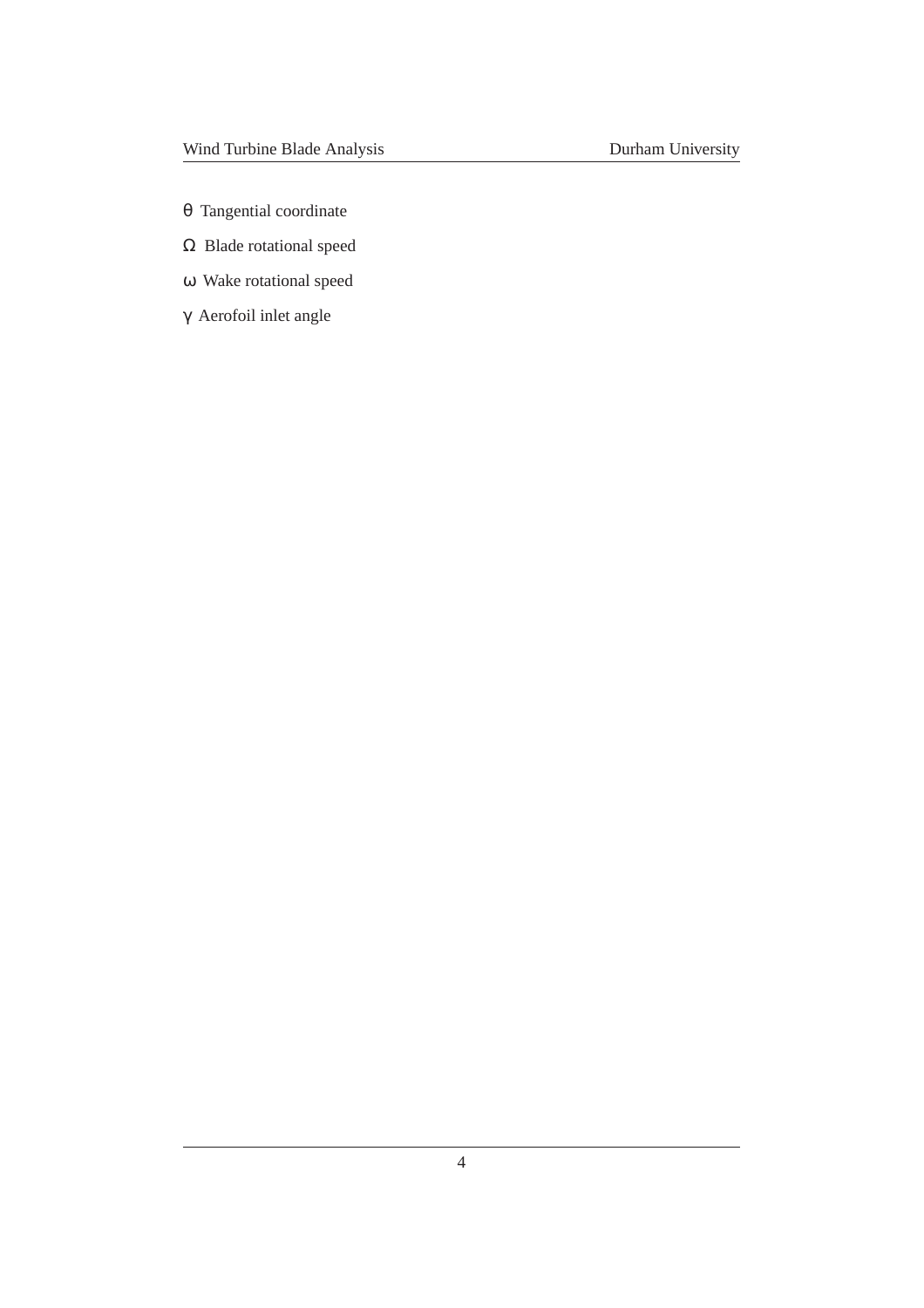

<span id="page-4-4"></span>Figure 1: Axial Stream tube around a Wind Turbine

## <span id="page-4-0"></span>**1 Introduction**

This short document describes a calculation method for wind turbine blades, this method can be used for either analysis of existing machines or the design of new ones. More sophisticated treatments are available but this method has the advantage of being simple and easy to understand.

This design method uses blade element momentum (or BEM) theory to complete the design and can be carried out using a spreadsheet and lift and drag curves for the chosen aerofoil.

The latest version of this document should be available from the [author's website](http://www.dur.ac.uk/g.l.ingram)<sup>[1](#page-4-5)</sup> Any comments on the document would be gratefully received. Further details on Wind Turbine Design can be found in [Manwell et al.](#page-20-0) [\(2002\)](#page-20-0) which provides compreshensive coverage of all aspects of wind energy. [Walker and Jenkins](#page-20-1) [\(1997](#page-20-1)) also provide a comprehensive but much briefer overview of Wind Energy.

## <span id="page-4-1"></span>**2 Blade Element Momentum Theory**

Blade Element Momentum Theory equates two methods of examining how a wind turbine operates. The first method is to use a momentum balance on a rotating annular stream tube passing through a turbine. The second is to examine the forces generated by the aerofoil lift and drag coefficients at various sections along the blade. These two methods then give a series of equations that can be solved iteratively.

## <span id="page-4-2"></span>**3 Momentum Theory**

## <span id="page-4-3"></span>**3.1 Axial Force**

Consider the stream tube around a wind turbine shown in Figure [1.](#page-4-4) Four stations are shown in the diagram 1, some way upstream of the turbine, 2 just before the

<span id="page-4-5"></span><sup>1</sup>http://www.dur.ac.uk/g.l.ingram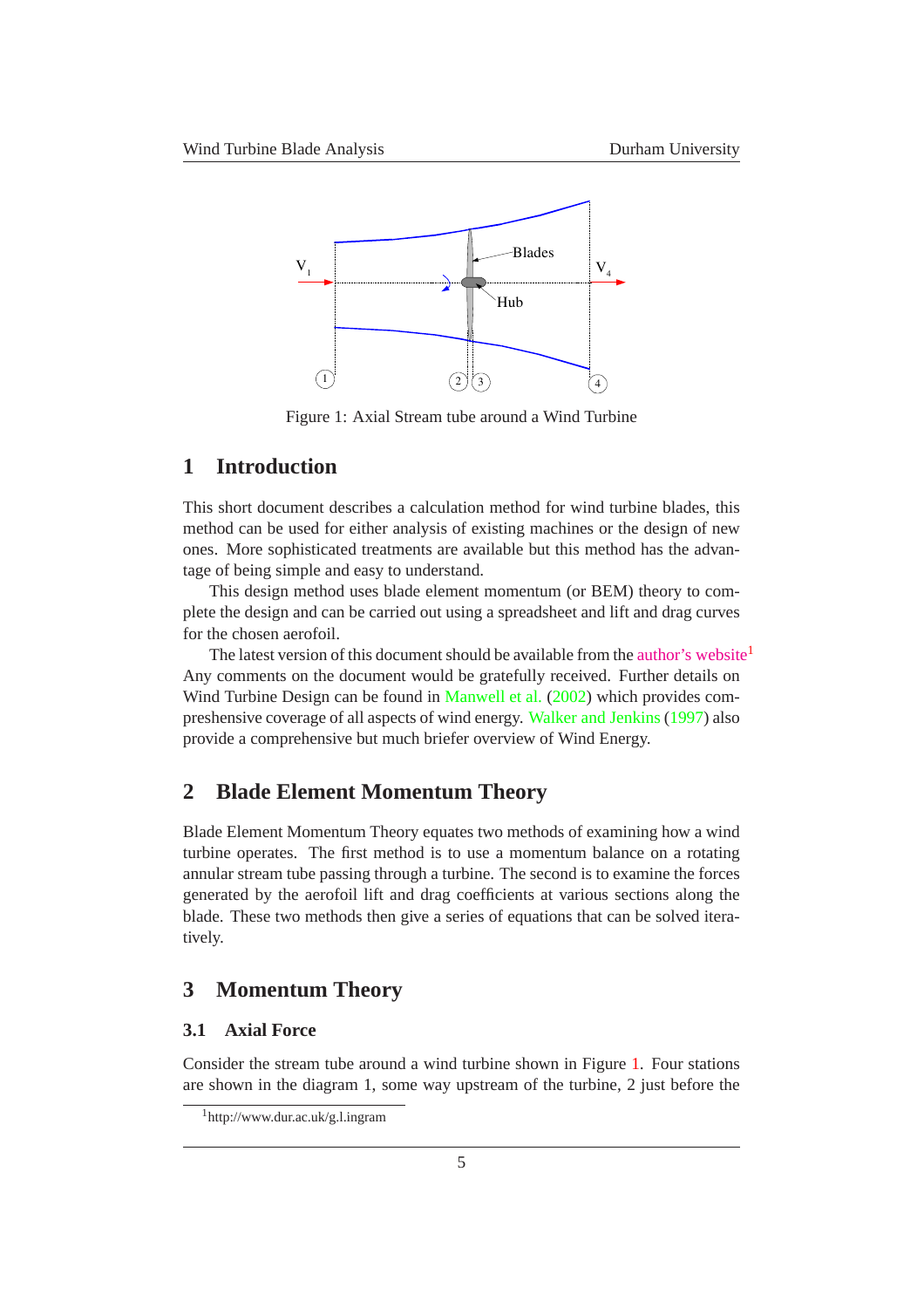blades, 3 just after the blades and 4 some way downstream of the blades. Between 2 and 3 energy is extracted from the wind and there is a change in pressure as a result.

Assume  $p_1 = p_4$  and that  $V_2 = V_3$ . We can also assume that between 1 and 2 and between 3 and 4 the flow is frictionless so we can apply Bernoulli's equation. After some algebra:

$$
p_2 - p_3 = \frac{1}{2}\rho(V_1^2 - V_4^2)
$$
 (1)

Noting that force is pressure times area we find that:

$$
dF_x = (p_2 - p_3)dA \tag{2}
$$

$$
\Rightarrow dF_x = \frac{1}{2}\rho(V_1^2 - V_4^2)dA\tag{3}
$$

Define *a* the axial induction factor as:

$$
a = \frac{V_1 - V_2}{V_1} \tag{4}
$$

It can also be shown that:

<span id="page-5-2"></span>
$$
V_2 = V_1(1 - a)
$$
 (5)

$$
V_4 = V_1(1 - 2a)
$$
 (6)

Substituting yields:

<span id="page-5-1"></span>
$$
dF_x = \frac{1}{2}\rho V_1^2 [4a(1-a)]2\pi r dr \tag{7}
$$

#### <span id="page-5-0"></span>**3.2 Rotating Annular Stream tube**

Consider the rotating annular stream tube shown in Figure [2.](#page-6-1) Four stations are shown in the diagram 1, some way upstream of the turbine, 2 just before the blades, 3 just after the blades and 4 some way downstream of the blades. Between 2 and 3 the rotation of the turbine imparts a rotation onto the blade wake.

Consider the conservation of angular momentum in this annular stream tube. An "end-on" view is shown in Figure [3.](#page-7-0) The blade wake rotates with an angular velocity ω and the blades rotate with an angular velocity of  $Ω$ . Recall from basic physics that:

$$
Moment of Inertia of an annulus, I = mr2
$$
\n(8)

Angular Moment, $L = I\omega$  (9)

Torque, 
$$
T = \frac{dL}{dt}
$$
 (10)

$$
\Rightarrow T = \frac{dI\omega}{dt} = \frac{d(mr^2\omega)}{dt} = \frac{dm}{dt}r^2\omega
$$
 (11)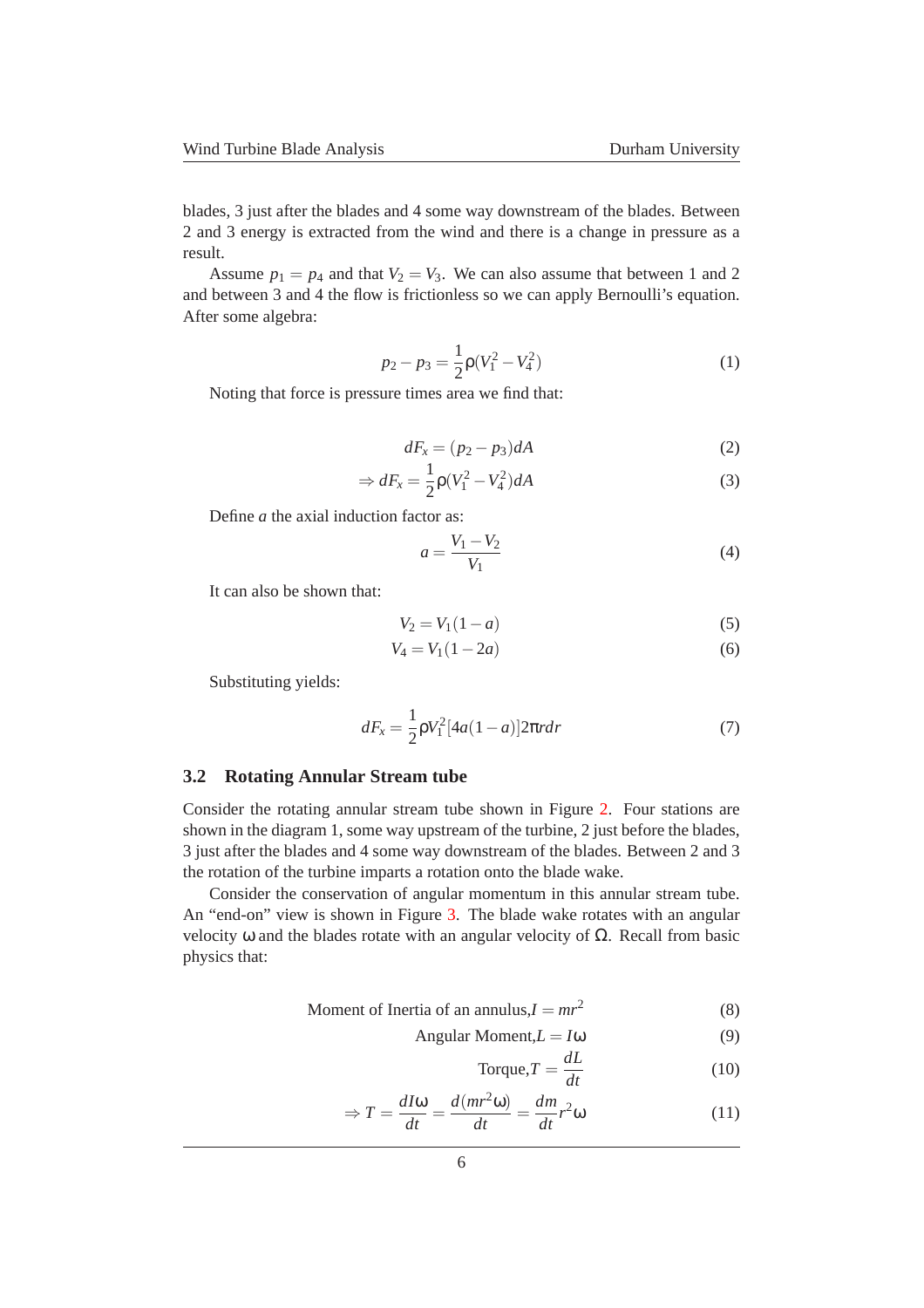

<span id="page-6-1"></span>Figure 2: Rotating Annular Stream tube

So for a small element the corresponding torque will be:

$$
dT = \text{dim}\omega r^2 \tag{12}
$$

For the rotating annular element

$$
d\dot{m} = \rho A V_2 \tag{13}
$$

$$
d\dot{m} = \rho 2\pi r dr V_2 \tag{14}
$$

$$
\Rightarrow dT = \rho 2\pi r dr V_2 \omega r^2 = \rho V_2 \omega r^2 2\pi r dr \tag{15}
$$

Define angular induction factor  $a'$ :

$$
a' = \frac{\omega}{2\Omega} \tag{16}
$$

Recall that  $V_2 = V(1 - a)$  so:

<span id="page-6-2"></span>
$$
dT = 4a'(1-a)pV\Omega r^3 \pi dr \qquad (17)
$$

Momentum theory has therefore yielded equations for the axial (Equation [7\)](#page-5-1) and tangential force (Equation [17\)](#page-6-2) on an annular element of fluid.

# <span id="page-6-0"></span>**4 Blade Element Theory**

Blade element theory relies on two key assumptions:

- There are no aerodynamic interactions between different blade elements
- The forces on the blade elements are solely determined by the lift and drag coefficients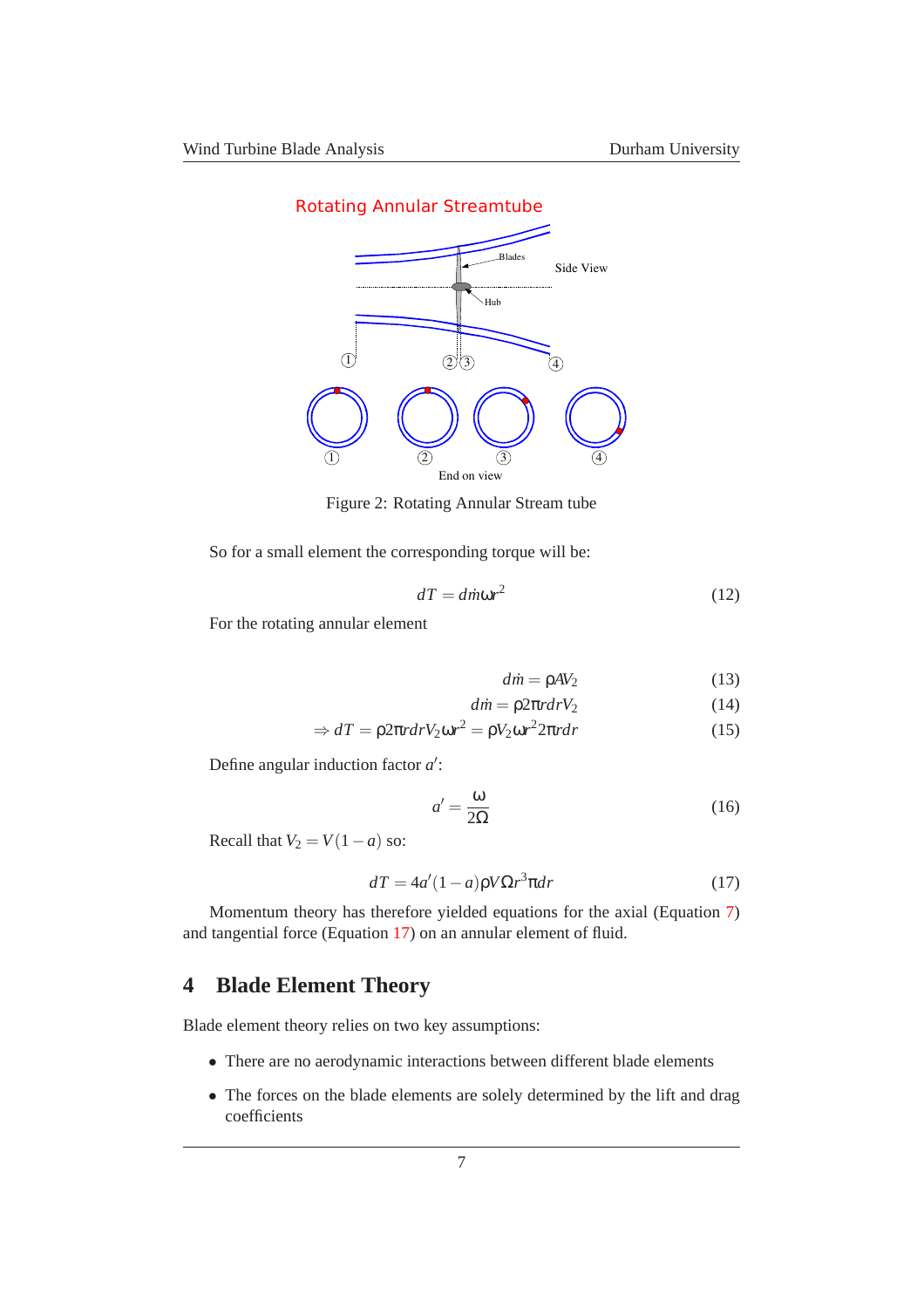

<span id="page-7-0"></span>Figure 3: Rotating Annular Stream tube: notation.



<span id="page-7-1"></span>Figure 4: The Blade Element Model

Consider a blade divided up into *N* elements as shown in Figure [4.](#page-7-1) Each of the blade elements will experience a slightly different flow as they have a different rotational speed  $(\Omega r)$ , a different chord length  $(c)$  and a different twist angle (γ). Blade element theory involves dividing up the blade into a sufficient number (usually between ten and twenty) of elements and calculating the flow at each one. Overall performance characteristics are determined by numerical integration along the blade span.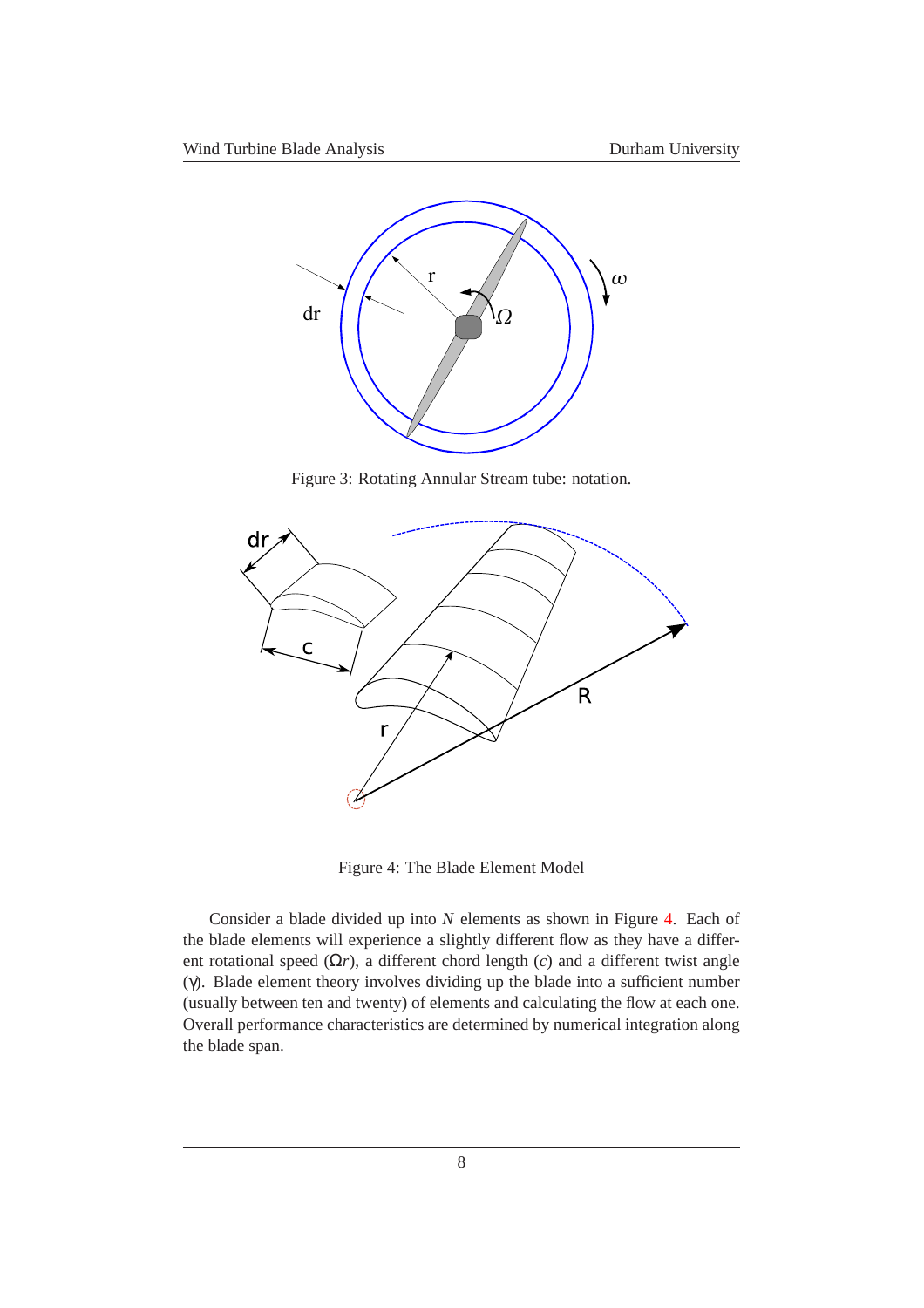

<span id="page-8-1"></span>Figure 5: Flow onto the turbine blade

#### <span id="page-8-0"></span>**4.1 Relative Flow**

Lift and drag coefficient data area available for a variety of aerofoils from wind tunnel data. Since most wind tunnel testing is done with the aerofoil stationary we need to relate the flow over the moving aerofoil to that of the stationary test. To do this we use the relative velocity over the aerofoil. More details on the aerodynamics of wind turbines and aerofoil selection can be found in [Hansen and Butterfield](#page-20-2) [\(1993](#page-20-2)).

In practice the flow is turned slightly as it passes over the aerofoil so in order to obtain a more accurate estimate of aerofoil performance an average of inlet and exit flow conditions is used to estimate performance.

The flow around the blades starts at station 2 in Figures [2](#page-6-1) and [1](#page-4-4) and ends at station 3. At inlet to the blade the flow is not rotating, at exit from the blade row the flow rotates at rotational speed ω. That is over the blade row wake rotation has been introduced. The average rotational flow over the blade due to wake rotation is therefore  $\omega/2$ . The blade is rotating with speed  $\Omega$ . The average tangential velocity that the blade experiences is therefore  $\Omega r + \frac{1}{2}$  $\frac{1}{2}$  or. This is shown in Figure [5.](#page-8-1)

Examining Figure [5](#page-8-1) we can immediately note that:

$$
\Omega r + \frac{\omega r}{2} = \Omega r (1 + a')
$$
\n(18)

Recall that (Equation [5\)](#page-5-2):  $V_2 = V_1(1-a)$  and so:

$$
\tan\beta = \frac{\Omega r(1+a')}{V(1-a)}\tag{19}
$$

Where *V* is used to represent the incoming flow velocity  $V_1$ . The value of  $\beta$  will vary from blade element to blade element. The local tip speed ratio  $\lambda_r$  is defined as:

$$
\lambda_r = \frac{\Omega r}{V} \tag{20}
$$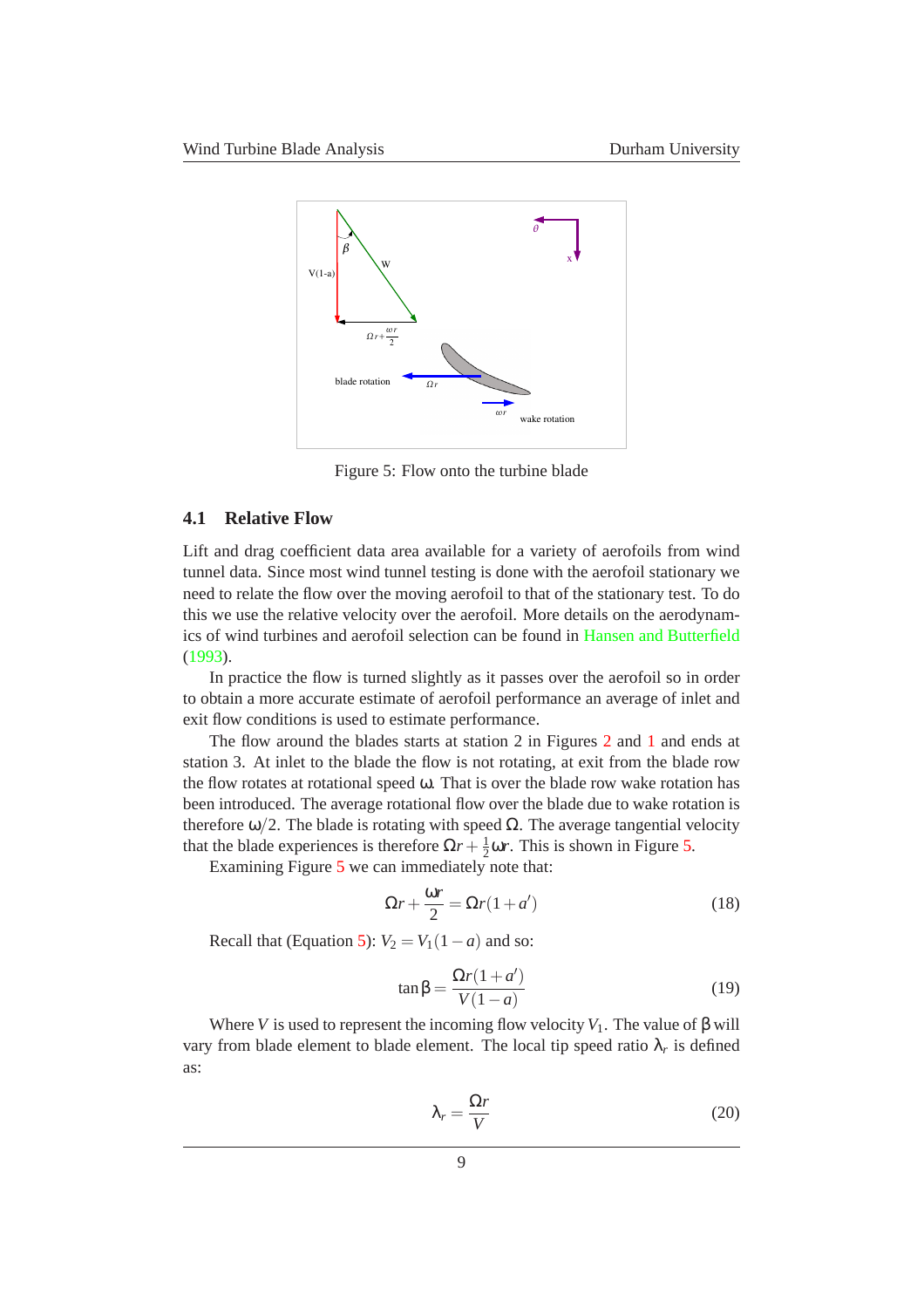

Figure 6: Forces on the turbine blade.

So the expression for  $\tan \beta$  can be further simplified:

<span id="page-9-4"></span><span id="page-9-1"></span>
$$
\tan\beta = \frac{\lambda_r(1+a')}{(1-a)}\tag{21}
$$

From Figure [5](#page-8-1) the following relation is apparent:

<span id="page-9-5"></span>
$$
W = \frac{V(1-a)}{\cos \beta} \tag{22}
$$

### <span id="page-9-0"></span>**4.2 Blade Elements**

The forces on the blade element are shown in Figure [6,](#page-9-1) note that by definition the lift and drag forces are perpendicular and parallel to the incoming flow. For each blade element one can see:

<span id="page-9-2"></span>
$$
dF_{\theta} = dL \cos \beta - dD \sin \beta \tag{23}
$$

$$
dF_x = dL\sin\beta + dD\cos\beta\tag{24}
$$

where *dL* and *dD* are the lift and drag forces on the blade element respectively. *dL* and *dD* can be found from the definition of the lift and drag coefficients as follows:

<span id="page-9-3"></span>
$$
dL = C_L \frac{1}{2} \rho W^2 c dr \tag{25}
$$

$$
dD = C_D \frac{1}{2} \rho W^2 c dr \tag{26}
$$

Lift and Drag coefficients for a NACA 0012 aerofoil are shown in Figure [7,](#page-10-0) this graph shows that for low values of incidence the aerofoil successfully produces a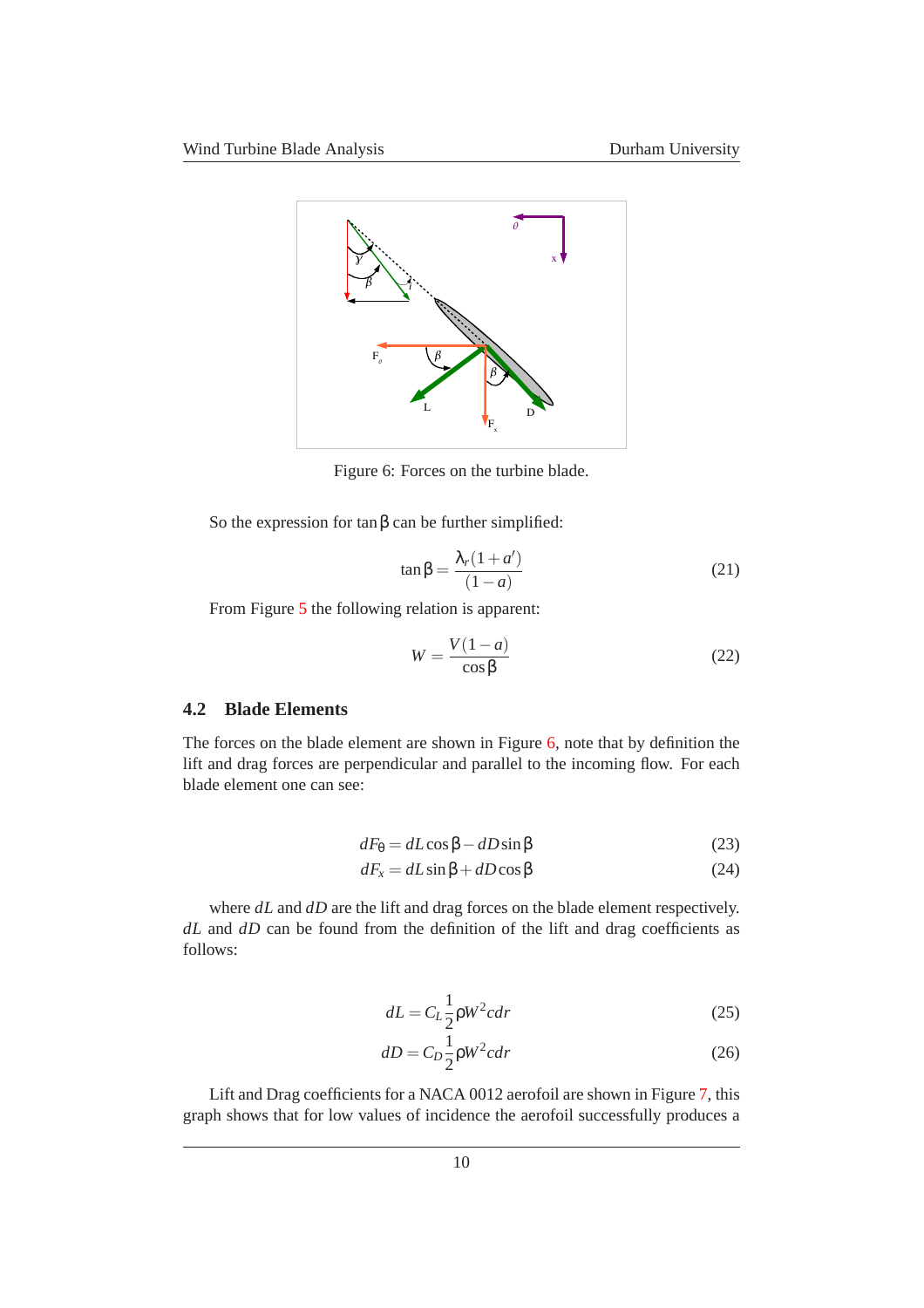

<span id="page-10-0"></span>Figure 7: Lift and Drag Coefficients for a NACA 0012 Aerofoil

large amount of lift with little drag. At around  $i = 14°$  a phenomenon known as stall occurs where there is a massive increase in drag and a sharp reduction in lift.

If there are *B* blades, combining Equation [23](#page-9-2) and equation [25](#page-9-3) it can be shown that:

$$
dF_x = B\frac{1}{2}\rho W^2 (C_L \sin\beta + C_D \cos\beta) c dr \qquad (27)
$$

$$
dF_{\theta} = B\frac{1}{2}\rho W^{2}(C_{L}\cos\beta - C_{D}\sin\beta)cdr
$$
\n(28)

The Torque on an element, *dT* is simply the tangential force multiplied by the radius.

$$
dT = B\frac{1}{2}\rho W^2 (C_L \cos\beta - C_D \sin\beta) cr dr
$$
 (29)

The effect of the drag force is clearly seen in the equations, an increase in thrust force on the machine and a decrease in torque (and power output).

These equations can be made more useful by noting that β and *W* can be expressed in terms of induction factors etc. (Equations [21](#page-9-4) and [22\)](#page-9-5). Substituting and carrying out some algebra yields:

<span id="page-10-1"></span>
$$
dF_x = \sigma' \pi \rho \frac{V^2 (1 - a)^2}{\cos^2 \beta} (C_L \sin \beta + C_D \cos \beta) r dr \tag{30}
$$

<span id="page-10-2"></span>
$$
dT = \sigma' \pi \rho \frac{V^2 (1 - a)^2}{\cos^2 \beta} (C_L \cos \beta - C_D \sin \beta) r^2 dr \tag{31}
$$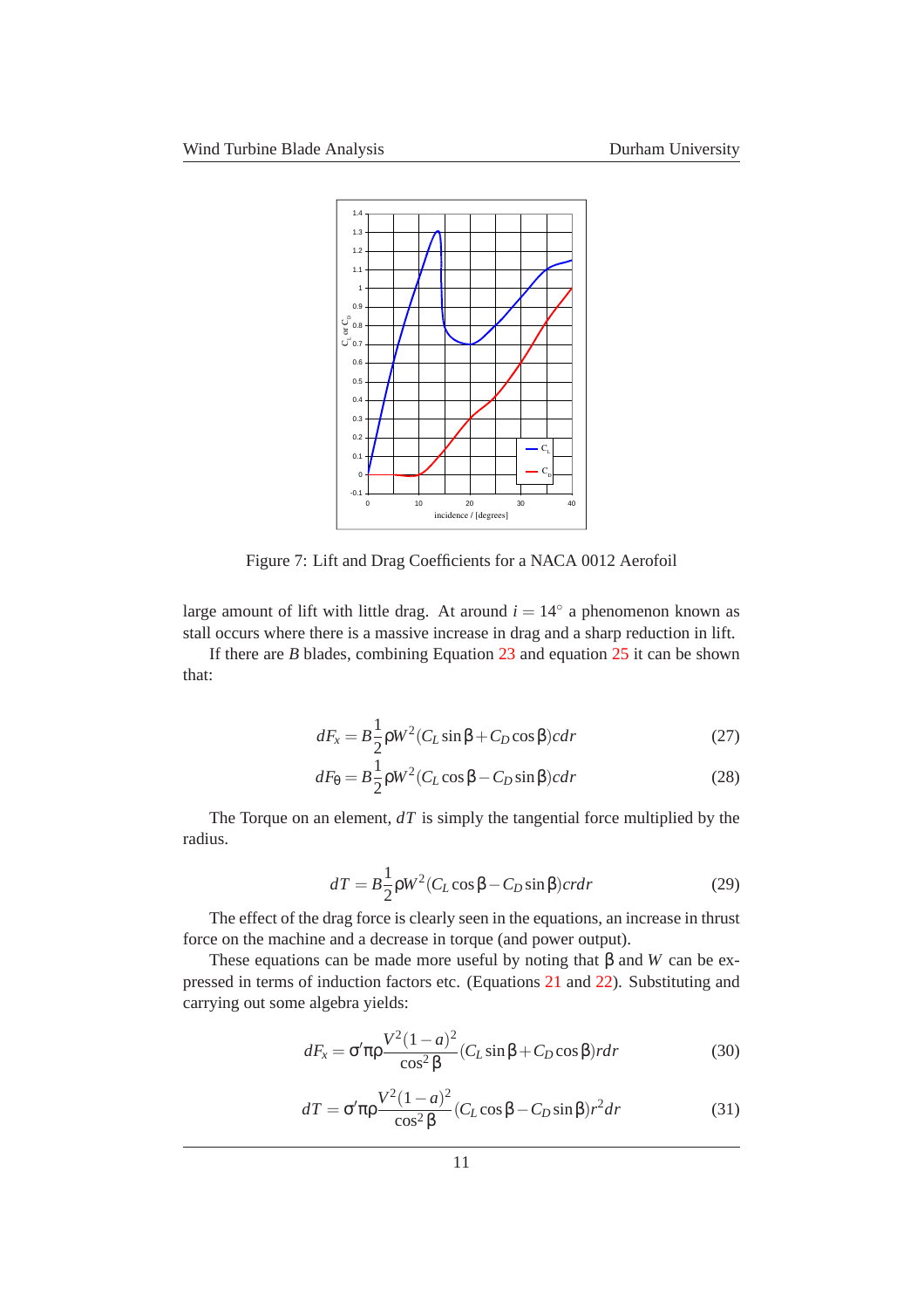where  $\sigma'$  is called the local solidity and is defined as:

$$
\sigma' = \frac{Bc}{2\pi r} \tag{32}
$$

# <span id="page-11-0"></span>**5 Tip Loss Correction**

At the tip of the turbine blade losses are introduced in a similar manner to those found in wind tip vorticies on turbine blades. These can be accounted for in BEM theory by means of a correction factor.

This correction factor *Q* varies from 0 to 1 and characterises the reduction in forces along the blade.

$$
Q = \frac{2}{\pi} \cos^{-1} \left[ exp \left\{ - \left( \frac{B/2[1 - r/R]}{(r/R)\cos\beta} \right) \right\} \right]
$$
(33)

The results from cos−<sup>1</sup> *must be in radians*. The tip loss correction is applied to Equation [7](#page-5-1) and Equation [17](#page-6-2) which become:

<span id="page-11-3"></span>
$$
dF_x = Q\rho V_1^2 [4a(1-a)]\pi r dr \qquad (34)
$$

<span id="page-11-2"></span>
$$
dT = Q4a'(1-a)pV\Omega r^3\pi dr\tag{35}
$$

## <span id="page-11-1"></span>**6 Blade Element Momentum Equations**

We now have four equations, two dervied from momentum theory which express the axial thrust and the torque in terms of flow parameters (Equations [35](#page-11-2) and [34\)](#page-11-3):

$$
dF_x = Q\rho V_1^2 [4a(1-a)]\pi r dr \qquad (36)
$$

$$
dT = Q4a'(1-a)\rho V\Omega r^3 \pi dr \tag{37}
$$

We also have two quations derived from a consideration of blade forces which express the axial force and torque in terms of the lift and drag coefficients of the aerofoil (Equations [30](#page-10-1) and [31\)](#page-10-2):

$$
dF_x = \sigma' \pi \rho \frac{V^2 (1 - a)^2}{\cos^2 \beta} (C_L \sin \beta + C_D \cos \beta) r dr \tag{38}
$$

$$
dT = \sigma' \pi \rho \frac{V^2 (1 - a)^2}{\cos^2 \beta} (C_L \cos \beta - C_D \sin \beta) r^2 dr \tag{39}
$$

To calculate rotor performance Equations [35](#page-11-2) and [34](#page-11-3) from a momentum balance are equated with Equations [30](#page-10-1) and [31.](#page-10-2) Once this is done the following useful relationships arise: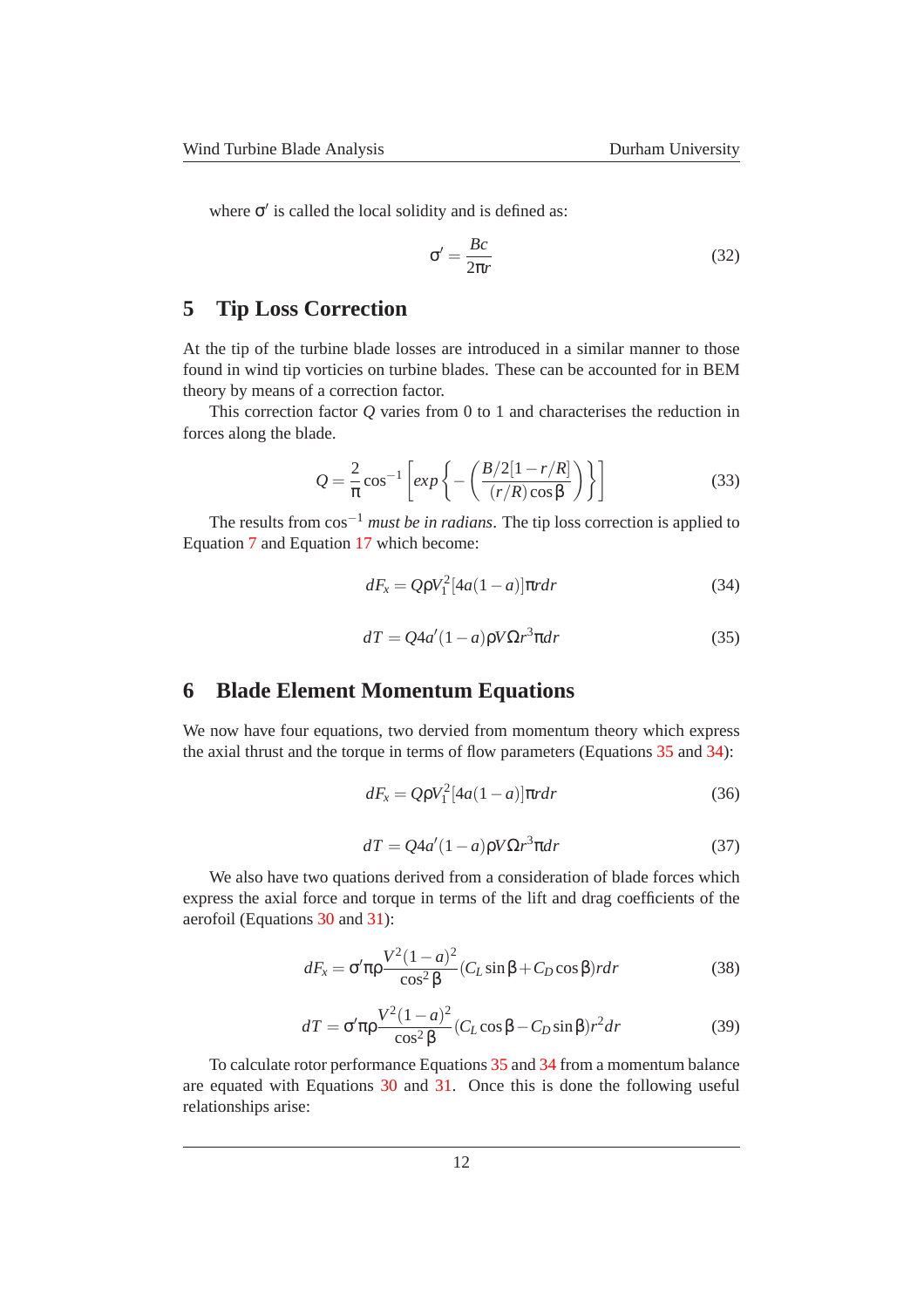<span id="page-12-2"></span>
$$
\frac{a}{1-a} = \frac{\sigma' [C_L \sin \beta + C_D \cos \beta]}{4Q \cos^2 \beta}
$$
(40)

<span id="page-12-3"></span>
$$
\frac{a'}{1-a} = \frac{\sigma' \left[ C_L \cos \beta - C_D \sin \beta \right]}{4Q\lambda_r \cos^2 \beta} \tag{41}
$$

Equation [40](#page-12-2) and [41](#page-12-3) are used in the blade design procedure.

## <span id="page-12-0"></span>**7 Power Output**

The contribution to the total power from each annulus is:

$$
dP = \Omega dT \tag{42}
$$

The total power from the rotor is:

$$
P = \int_{r_h}^{R} dP dr = \int_{r_h}^{R} \Omega dT dr \qquad (43)
$$

Where  $r_h$  is the hub radius. The power coefficient  $C_P$  is given by:

$$
C_P = \frac{P}{P_{wind}} = \frac{\int_{r_h}^R \Omega dT}{\frac{1}{2} \rho \pi R^2 V^3}
$$
(44)

Using Equation [31](#page-10-2) it is possible to develop an integral for the power coefficient directly. After some algebra:

<span id="page-12-4"></span>
$$
C_P = \frac{8}{\lambda^2} \int_{\lambda_h}^{\lambda} Q \lambda_r^3 a'(1 - a) \left[ 1 - \frac{C_D}{C_L} \tan \beta \right] d\lambda_r \tag{45}
$$

## <span id="page-12-1"></span>**8 Blade Design Procedure**

- 1. Determine the rotor diameter required from site conditions and  $P = C_P \eta \frac{1}{2}$  $\frac{1}{2}$ ρπ $R^2V^3$ where:
	- *P* is the power output
	- *C<sub>P</sub>* is the expect coefficient of performance (0.4 for a modern three bladed wind turbine)
	- η is the expected electrical and mechanical efficiencies (0.9 would be a suitable value)
	- $R$  is the tip radius
	- *V* is the expected wind velocity
- 2. Choose a tip speed ratio for the machine. For water pumping pick  $1 < \lambda < 3$ (which gives a high torque) and for electrical power generation pick  $4 < \lambda <$ 10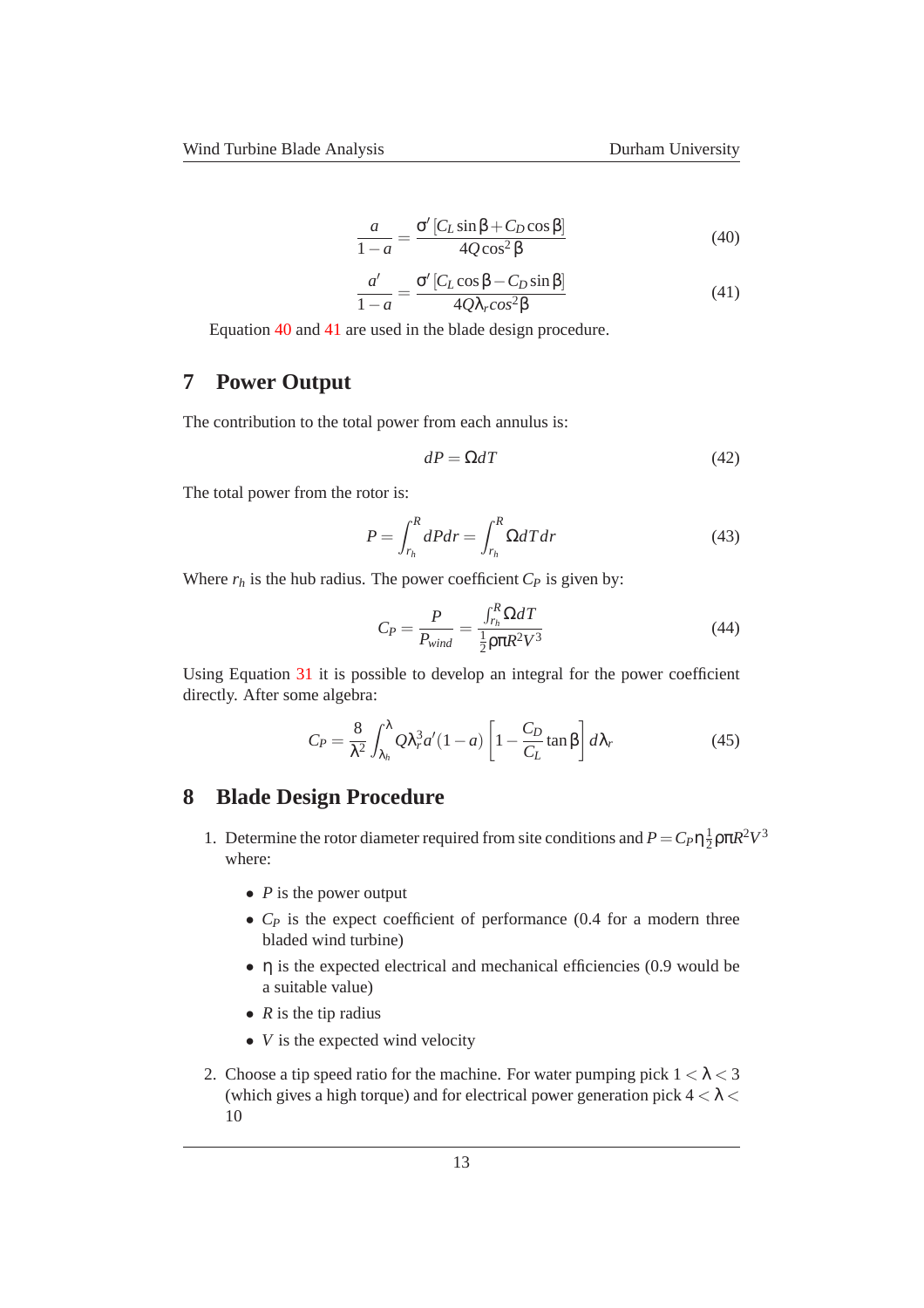- 3. Choose a number of blades *B*, using Table [1,](#page-14-1) which is based on practical experience.
- 4. Select an aerofoil. For  $\lambda < 3$  curved plates can be used rather than an aerofoil shape.
- 5. Obtain and examine lift and drag coefficient curves for the aerofoil in question. Note that different aerofoils may be used at different spans of the blade, a thick aerofoil may be selected for the hub to give greater strength.
- 6. Choose the design aerodynamic conditions for each aerofoil. Typically select 80% of the maximum lift value, this choice effectively fixes the blade twist. On long blades a very large degree of twist is required to obtain 80% of the maximum lift near the hub. This is not neccesarily desireable as the hub produces only a small amount of the power output, a compromise is to accept that the aerofoils will have very large angles of attack at the hub.
- 7. Choose a chord distribution of the aerofoil. There is no easily physically accessible way of doing this but a simplification of an ideal blade is given by:

$$
C = \frac{8\pi r \cos\beta}{3B\lambda_r} \tag{46}
$$

This gives a moderately complex shape and a linear distribution of chord may be considerably easier to make.

- 8. Divide the blade into *N* elements. Typically 10 to 20 elements would be used.
- 9. As a first guess for the flow solution use the following equations. These are based on an ideal blade shape derived with wake rotation, zero drag and zero tip losses. Note that these equations provide an *initial guess only*. The equations are given as follows:

<span id="page-13-0"></span>
$$
\beta = 90^\circ - \frac{2}{3} \tan^{-1} \left( \frac{1}{\lambda_r} \right) \tag{47}
$$

$$
a = \left(1 + \frac{4\cos^2\beta}{\sigma' C_L \sin\beta}\right)^{-1}
$$
 (48)

$$
a' = \frac{1 - 3a}{4a - 1}
$$
 (49)

10. Calculate rotor performance and then modify the design as necessary. This is an iterative process.

The essential outputs of a wind turbine design are the number of blades, the aerofoil shape, the chord distribution and the twist distribution. Although the design procedure above provides some simple recomendations it is quite likely the designer will have to spend a considerable amount of time refinining the twist and chord distribution to reach an acceptable solution.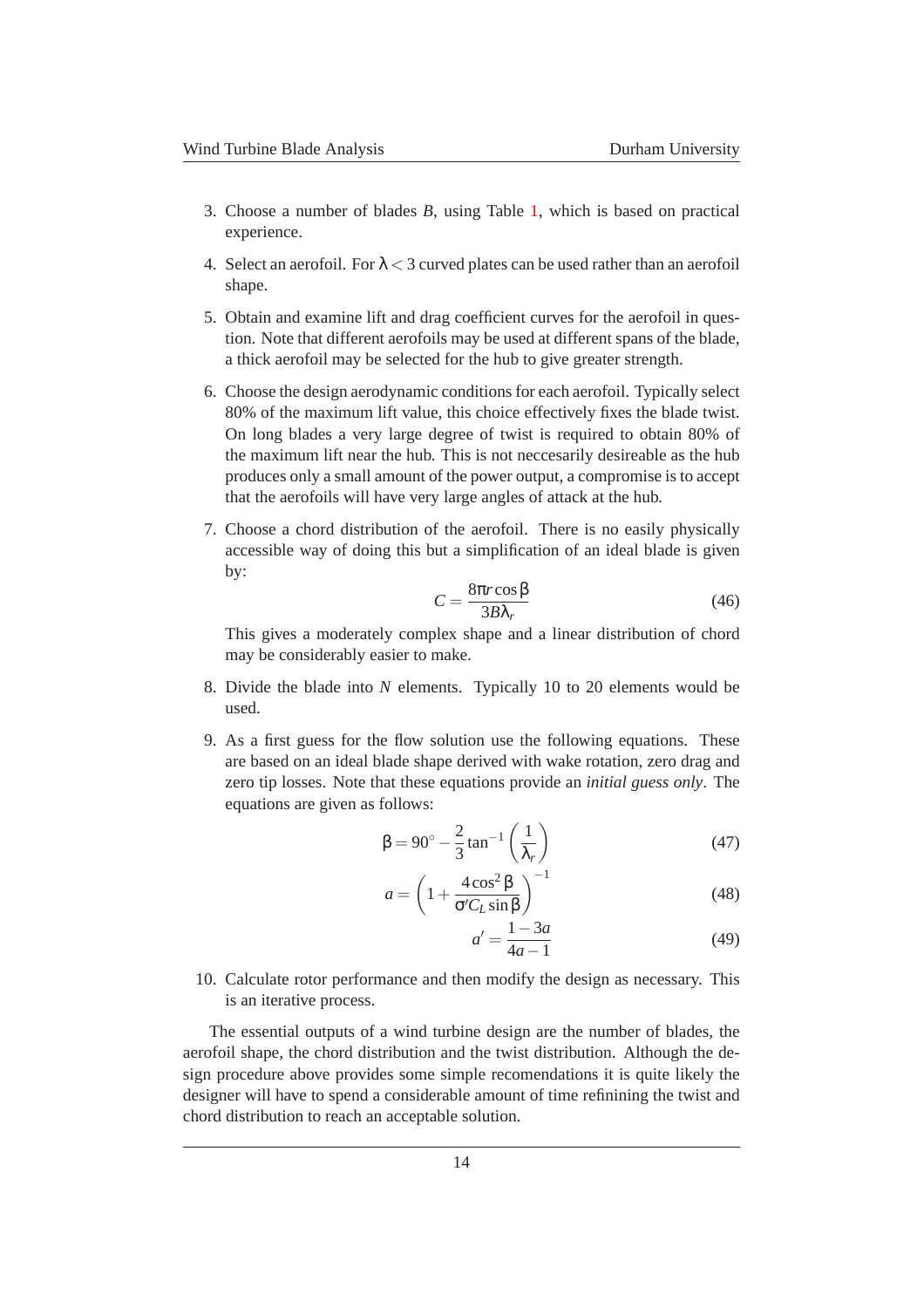|             | R        |
|-------------|----------|
|             | $8 - 24$ |
| 2           | $6 - 12$ |
| 3           | $3-6$    |
| 4           | $3-4$    |
| more than 4 | $1 - 3$  |

<span id="page-14-1"></span>Table 1: Number of Blades

## <span id="page-14-0"></span>**9 Example using BEM Theory**

The application of BEM can be confusing as it can be used to either to design i.e. select γ and *c* or to analyse the performance of a blade. In order to make the theory more tractable an example is given here for the analysis of a small turbine section.

#### **Example**

Calculate the power output from the turbine described in Table [2.](#page-15-1) The turbine has a tip radius of 5 m, and will operate in a wind speed of 7 m/s, a tip speed ratio of 8 and three blades. Assume that the tip loss and the drag coefficient are zero. The turbine uses a NACA 0012 aerofoil.

The solution for a given blade cannot be found directly from the equations but an iterative solution is required. There is more than one way to carry this out, in this document a solution based on guesses for  $a$  and  $a'$  and subsequent iteration.

The drag  $C_D$  is zero and the tip loss correction  $Q$  is one. The equations to be solved therefore reduce to:

$$
\tan\beta = \frac{\lambda_r(1+a')}{(1-a)}\tag{50}
$$

<span id="page-14-2"></span>
$$
\frac{a}{1-a} = \frac{\sigma'[C_L \sin \beta]}{4 \cos^2 \beta}
$$
 (51)

<span id="page-14-3"></span>
$$
\frac{a'}{1-a} = \frac{\sigma' C_L}{4\lambda_r \cos \beta}
$$
 (52)

The algorithm for an iterative solution is as follows:

- 1. Guess *a* and *a* ′
- 2. Calculate λ*<sup>r</sup>* and β
- 3. Look up *C<sup>L</sup>* and *C<sup>D</sup>* for the appropriate incidence angle
- 4. Calculate  $a$  and  $a'$  again.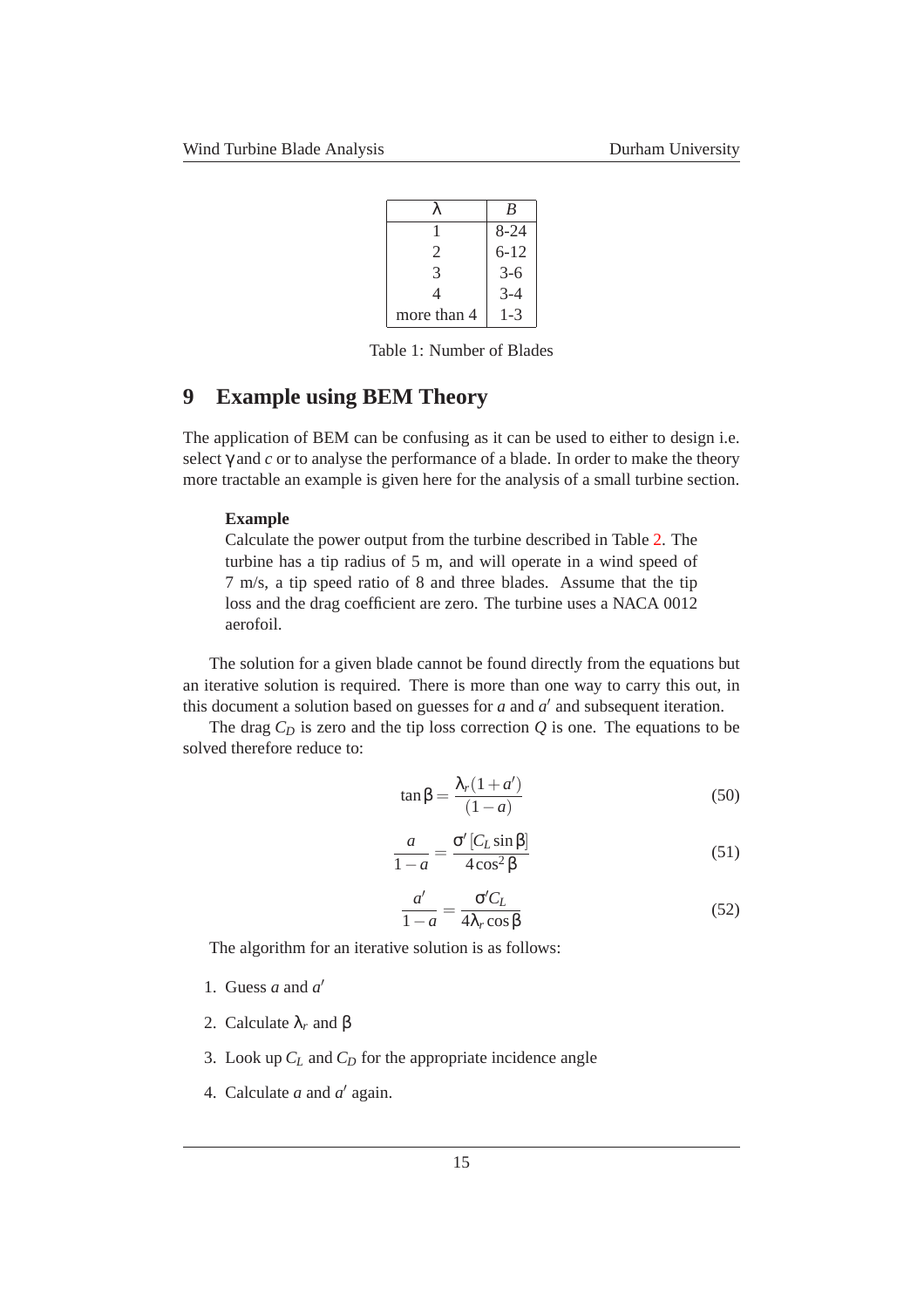| $r/$ [m]                 | $\gamma/ [^{\circ}]$ | $c/$ [m] |
|--------------------------|----------------------|----------|
| 0.2                      | 61.0                 | 0.70     |
| 1                        | 74.3                 | 0.71     |
| 2                        | 84.9                 | 0.44     |
| 3                        | 89.1                 | 0.30     |
| 4                        | 91.3                 | 0.23     |
| $\overline{\mathcal{L}}$ | 92.6                 | 0.19     |

<span id="page-15-1"></span>Table 2: Example Turbine

#### <span id="page-15-0"></span>**9.1 5m Radius**

To demonstrate the operation of the procedure, conditions at the tip  $(r = 5m)$  will be calculated first.

For conditions at the flow tip:

$$
\sigma' = \frac{Bc}{2\pi r} = \frac{3 \times 0.19}{2\pi 5} = 0.01814
$$
 (53)

Equation [47](#page-13-0) will be used to estimate the relative flow angle β, "first guesses" for *a* and *a* ′ will also be calculated.

$$
\beta = 90^{\circ} - \frac{2}{3} \tan^{-1} \left( \frac{1}{8} \right)
$$
 (54)

$$
\Rightarrow \beta = 85.2^{\circ} \tag{55}
$$

Now  $\gamma$  is 92.6° so the incidence *i* is about 7.4°, examining the NACA 0012 Lift

and Drag Coefficient plot (See Figure [7,](#page-10-0) this gives a lift coefficient of around 0.85. We can then use our two equations for the first guess for  $a$  and  $a'$  to calculate "first guesses" for these two parameters.

$$
a = \left(1 + \frac{4\cos^2\beta}{\sigma'C_L\sin\beta}\right)^{-1}
$$
 (56)

$$
\Rightarrow a = \left(1 + \frac{4 \times \cos^2 85.2^{\circ}}{0.01814 \times 0.85 \times \sin 85.2^{\circ}}\right)^{-1} = 0.3543\tag{57}
$$

$$
a' = \frac{1 - 3a}{4a - 1} = \frac{1 - 3 \times 0.3543}{4 \times 0.3543 - 1} = -0.1592
$$
 (58)

Now *a* ′ being less than zero is illogical, but will suffice as the starting point for our iterative procedure. Having determined a suitable starting point we now begin the iteration proper.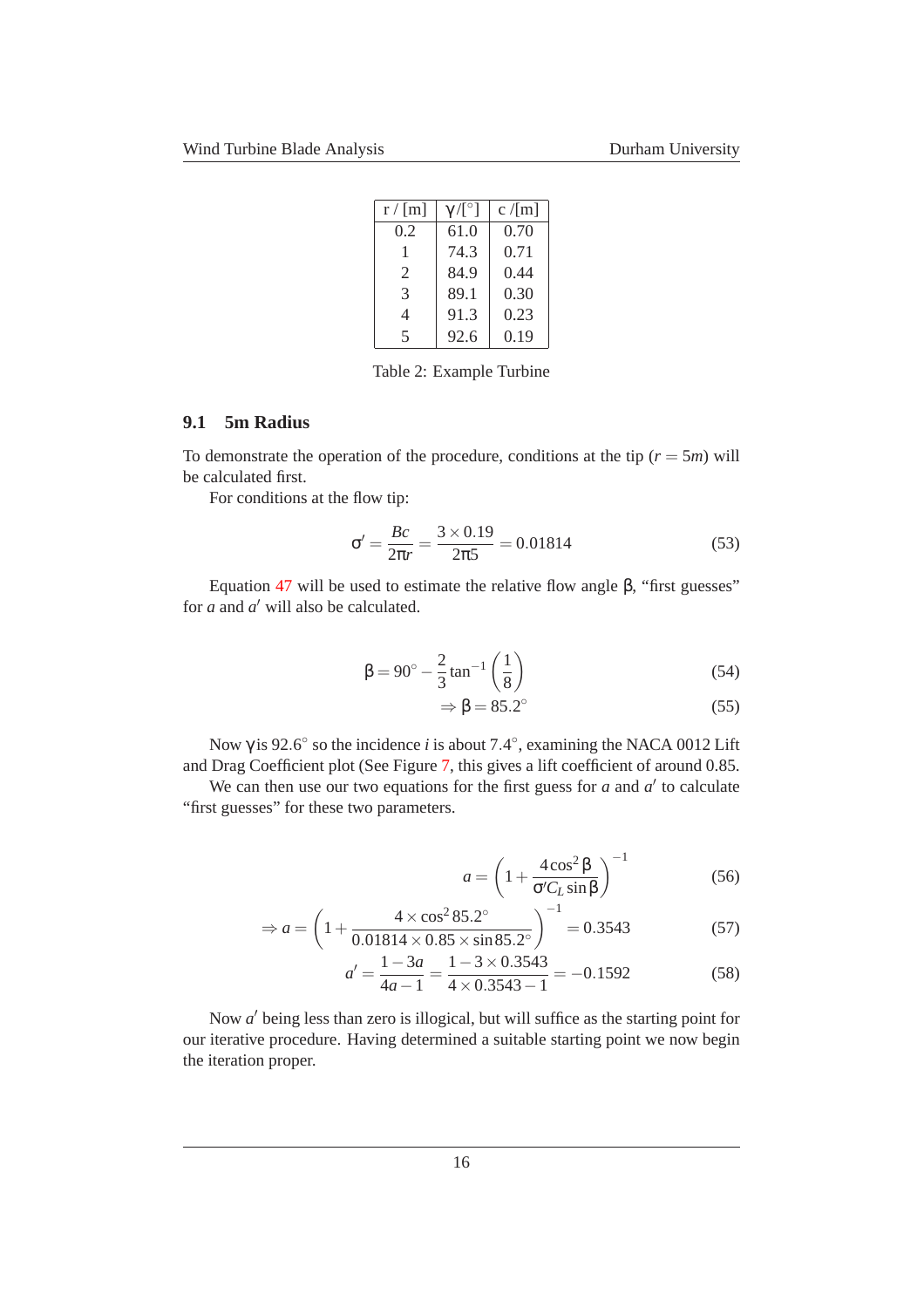#### <span id="page-16-0"></span>**9.1.1 Iteration 1**

• Use *a* and *a'* calculate β

$$
\beta = \tan^{-1}\left(\frac{\lambda_r(1+a')}{1-a}\right) \tag{59}
$$

$$
\Rightarrow \beta = \tan^{-1} \frac{8 \times (1 - 0.1592)}{1 - 0.3543} = 84.5^{\circ}
$$
 (60)

• Calculate incidence *i* and then *C<sup>L</sup>*

$$
i = \gamma - \beta = 92.6^{\circ} - 84.5^{\circ} = 8.05^{\circ}
$$
 (61)

So from Figure  $7 C_L = 1$  $7 C_L = 1$ 

• Calculate new values of *a* and *a'* using Equations [51](#page-14-2) and [52](#page-14-3) respectively.

$$
a = \left(1 + \frac{4\cos^2\beta}{\sigma'C_L\sin\beta}\right)^{-1}
$$
 (62)

$$
\Rightarrow a = \left(1 + \frac{4 \times \cos^2 84.5^{\circ}}{0.01814 \times 1 \times \sin 84.5^{\circ}}\right)^{-1} = 0.2488
$$
 (63)

$$
a' = \left[\frac{\sigma' C_L}{4\lambda_r \cos \beta}\right] (1 - a) \tag{64}
$$

$$
\Rightarrow a' = \left[\frac{0.01814 \times 1}{4 \times 8 \times \cos 84.5^{\circ}}\right] (1 - 0.2488) = 0.0030
$$
 (65)

• Select new values of  $a$  and  $a'$ , here we simply use the values just calculated, i.e.  $a = 0.2488$  and  $a' = 0.0030$ . Note that although we started off with negative value of  $a'$  the solution is rapidly converging to a more sensible value.

#### <span id="page-16-1"></span>**9.1.2 Iteration 2**

• Use *a* and *a'* calculate β

$$
\beta = \tan^{-1} \left( \frac{\lambda_r (1 + a')}{1 - a} \right) \tag{66}
$$

$$
\Rightarrow \beta = \tan^{-1} \frac{8 \times (1 + 0.0030)}{1 + 0.2488} = 84.6^{\circ}
$$
 (67)

• Calculate incidence *i* and then *C<sup>L</sup>*

$$
i = \gamma - \beta = 92.6^{\circ} - 84.6^{\circ} = 8.0^{\circ}
$$
 (68)

So from Figure  $7 C_L = 1$  $7 C_L = 1$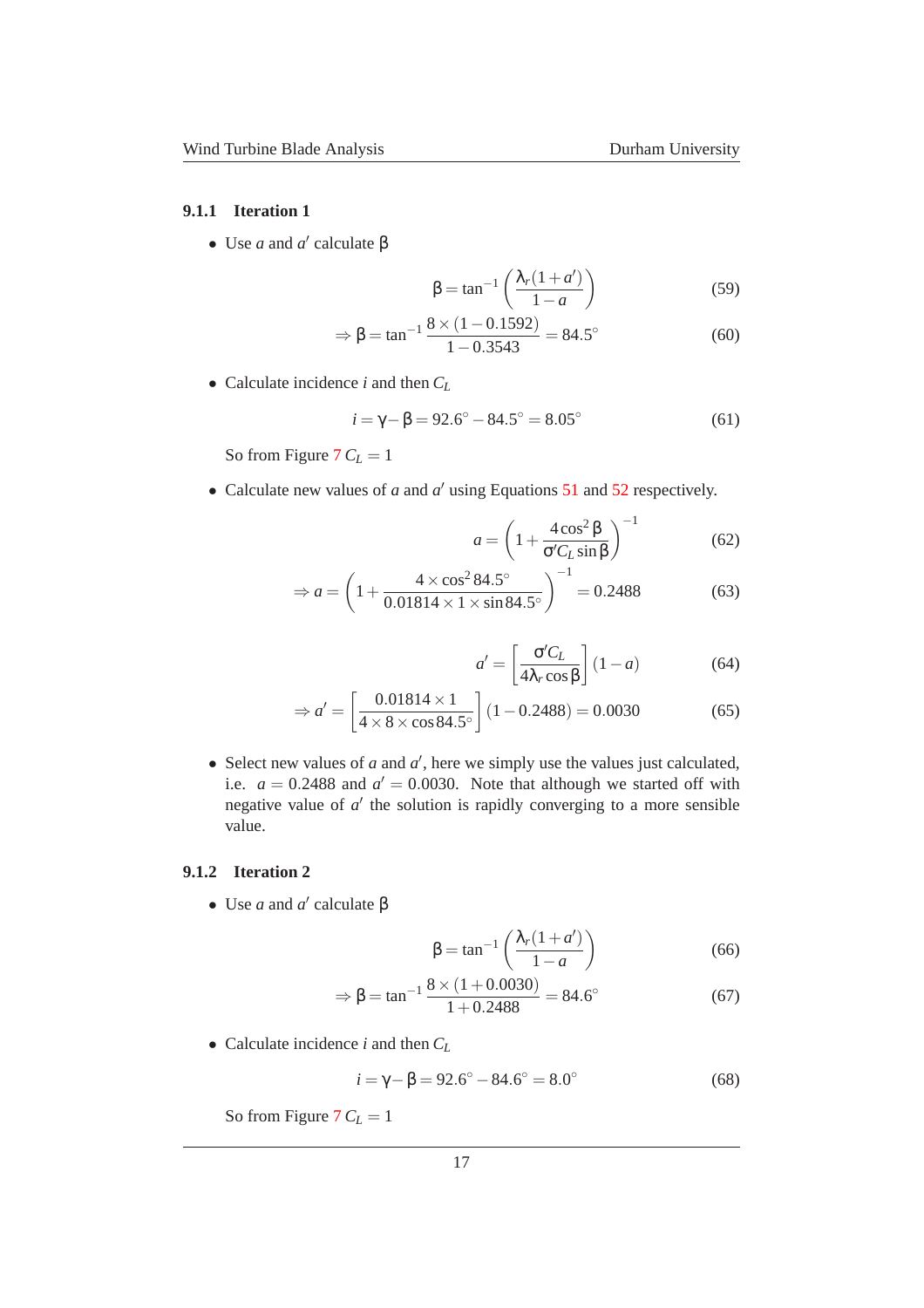• Calculate new values of *a* and *a'* using Equations [51](#page-14-2) and [52](#page-14-3) respectively.

$$
a = \left(1 + \frac{4\cos^2\beta}{\sigma'C_L\sin\beta}\right)^{-1}
$$
 (69)

$$
\Rightarrow a = \left(1 + \frac{4 \times \cos^2 84.6^{\circ}}{0.01814 \times 1 \times \sin 84.6^{\circ}}\right)^{-1} = 0.3387\tag{70}
$$

$$
a' = \left[\frac{\sigma' C_L}{4\lambda_r \cos \beta}\right] (1 - a) \tag{71}
$$

$$
\Rightarrow a' = \left[\frac{0.01814 \times 1}{4 \times 8 \times \cos 84.6^{\circ}}\right] (1 - 0.3387) = 0.0040
$$
 (72)

• Select new values of  $a$  and  $a'$ , here we simply use the values just calculated, i.e.  $a = 0.3387$  and  $a' = 0.0040$ 

#### <span id="page-17-0"></span>**9.1.3 Iteration 3**

• Use *a* and *a'* calculate β

$$
\beta = \tan^{-1}\left(\frac{\lambda_r(1+a')}{1-a}\right) \tag{73}
$$

$$
\Rightarrow \beta = \tan^{-1} \frac{8 \times (1 + 0.0040)}{1 + 0.3387} = 85.3^{\circ}
$$
 (74)

• Calculate incidence *i* and then *C<sup>L</sup>*

$$
i = \gamma - \beta = 92.6^{\circ} - 85.3^{\circ} = 7.3^{\circ}
$$
 (75)

So from Figure [7](#page-10-0)  $C_L \approx 1$ 

• Calculate new values of *a* and *a'* using Equations [51](#page-14-2) and [52](#page-14-3) respectively.

$$
a = \left(1 + \frac{4\cos^2\beta}{\sigma' C_L \sin\beta}\right)^{-1} \tag{76}
$$

$$
\Rightarrow a = \left(1 + \frac{4 \times \cos^2 85.3^{\circ}}{0.01814 \times 1 \times \sin 85.3^{\circ}}\right)^{-1} = 0.3983
$$
 (77)

$$
a' = \left[\frac{\sigma' C_L}{4\lambda_r \cos \beta}\right] (1 - a) \tag{78}
$$

$$
\Rightarrow a' = \left[\frac{0.01814 \times 1}{4 \times 8 \times \cos 85.3^{\circ}}\right] (1 - 0.3983) = 0.0041 \tag{79}
$$

• Select new values of  $a$  and  $a'$ , again we simply use the values just calculated, i.e.  $a = 0.3983$  and  $a' = 0.0041$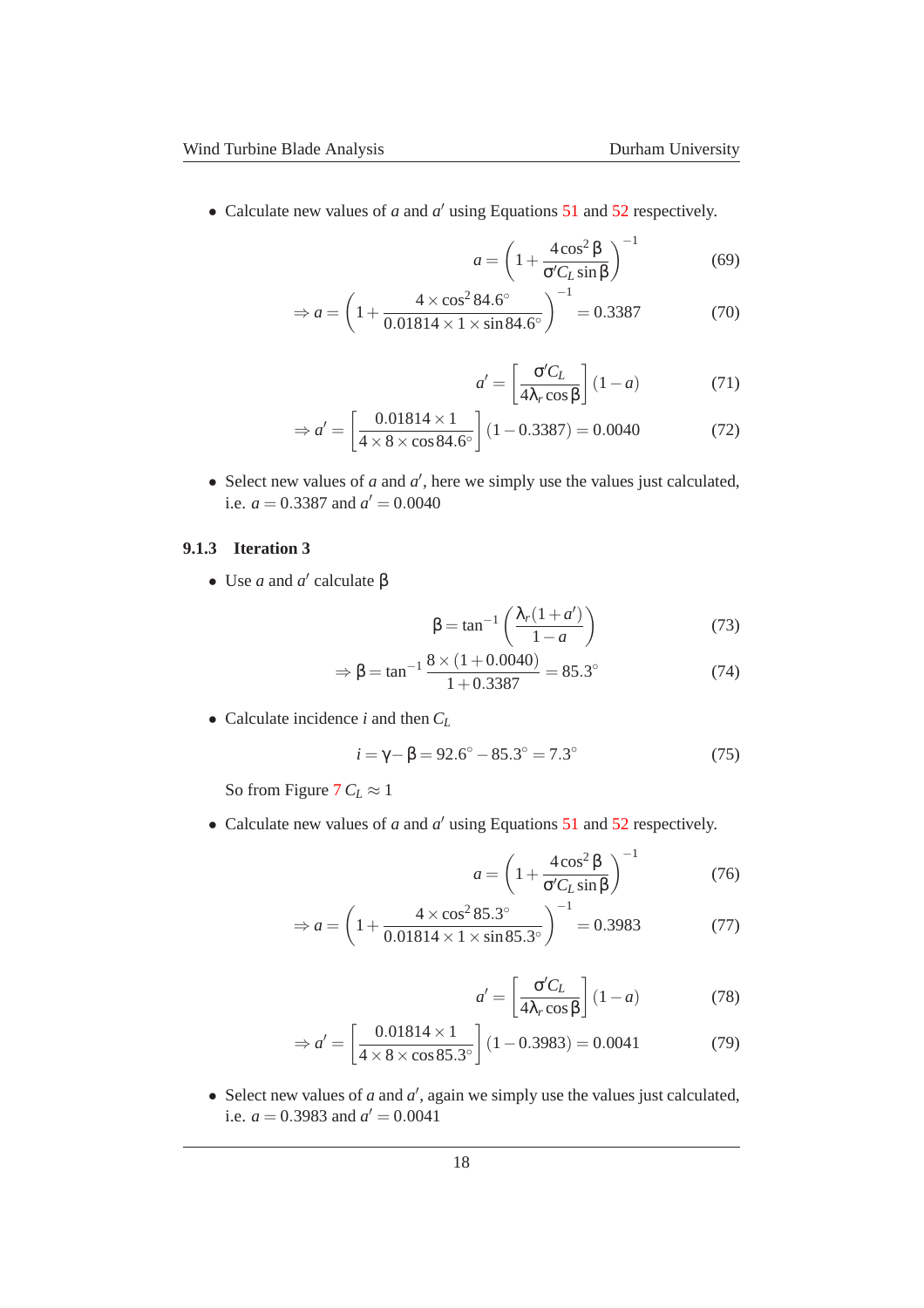| Step                  | $\Delta a$ | $\Lambda a'$ |
|-----------------------|------------|--------------|
|                       | $-0.1070$  | 0.1622       |
| $\mathcal{D}_{\cdot}$ | 0.0900     | 0.0010       |
| 3                     | 0.0595     | 0.0001       |

 $r / [m] \mid c / [m] \mid \gamma / [°]$  $a / [-]$  $a' / [-]$  $i / [°]$  $\frac{1}{\beta}$  | β / [ $\degree$ ]  $0.2 \quad 0.70 \quad 61.0 \quad 0.2260 \quad 0.8994 \quad 22.9 \quad 38.1$  $1.0$  0.71  $74.3$  0.2443 0.0676 8.2 66.1 2.0 0.44 84.9 0.2497 0.0180 7.9 77.0 3.0  $\begin{array}{|c|c|c|c|c|c|c|c|c|} \hline 0.30 & 89.1 & 0.2533 & 0.0081 & 7.9 & 81.2 \hline \end{array}$ 4.0 0.23 91.3 0.2557 0.0046 7.9 83.4  $5.0 \quad | \quad 0.19 \quad | \quad 92.6 \quad | \quad 0.2581 \quad | \quad 0.0030 \quad | \quad 7.9 \quad | \quad 84.7$ 

<span id="page-18-3"></span>Table 3: Convergence of the 5m Solution

<span id="page-18-4"></span>Table 4: Solutions at all points.

The process should by now be clear. This process is tedious to do by hand and for more than a simple calculation it is preferable to use a spreadsheet or program to carry out the sum. An example spreadsheet should be available in the same location that you found this document for example at the [author's website.](http://www.dur.ac.uk/g.l.ingram)[2](#page-18-1) The spreadsheet was created using the Openoffice.org "Calc" spreadsheet program version 1.1.5. You can read this spreadsheet into a number of packages including LibreOffice which can be obtained from [the LibreOffice website.](http://www.libreoffice.org/)<sup>[3](#page-18-2)</sup>.

It is worth examining the differences between our successive calculations of *a* and *a'* to see if we are actually making progress towards a solution. This is shown in Table [3,](#page-18-3) which shows that the difference between successive values of *a* and *a* ′ rapidly diminishes as the solution progresses.

#### <span id="page-18-0"></span>**9.2 Additional Radial Locations**

The example spreadsheet calculates a solution at all blade locations using an iden-tical procedure. The main results are summarised in Table [4](#page-18-4) which shows,  $a, a'$  and *i* for each blade span.

Equation [45](#page-12-4) shows how the total power can be calculated. Here  $Q = 1$  and  $C_D = 0$  so Equation [45](#page-12-4) becomes:

$$
C_P = \frac{8}{\lambda^2} \int_{\lambda_h}^{\lambda} \lambda_r^3 a'(1-a) d\lambda_r
$$
 (80)

Recall that trapezium rule:

$$
\int_{x_0}^{x_n} f(x)dx \approx \frac{x_n - x_0}{2n} [(y_o + y_n) + 2(y_1 + y_2 + \dots + y_{n-1})]
$$
(81)

<sup>2</sup>http://www.dur.ac.uk/g.l.ingram

<span id="page-18-2"></span><span id="page-18-1"></span><sup>3</sup>http://www.libreoffice.org/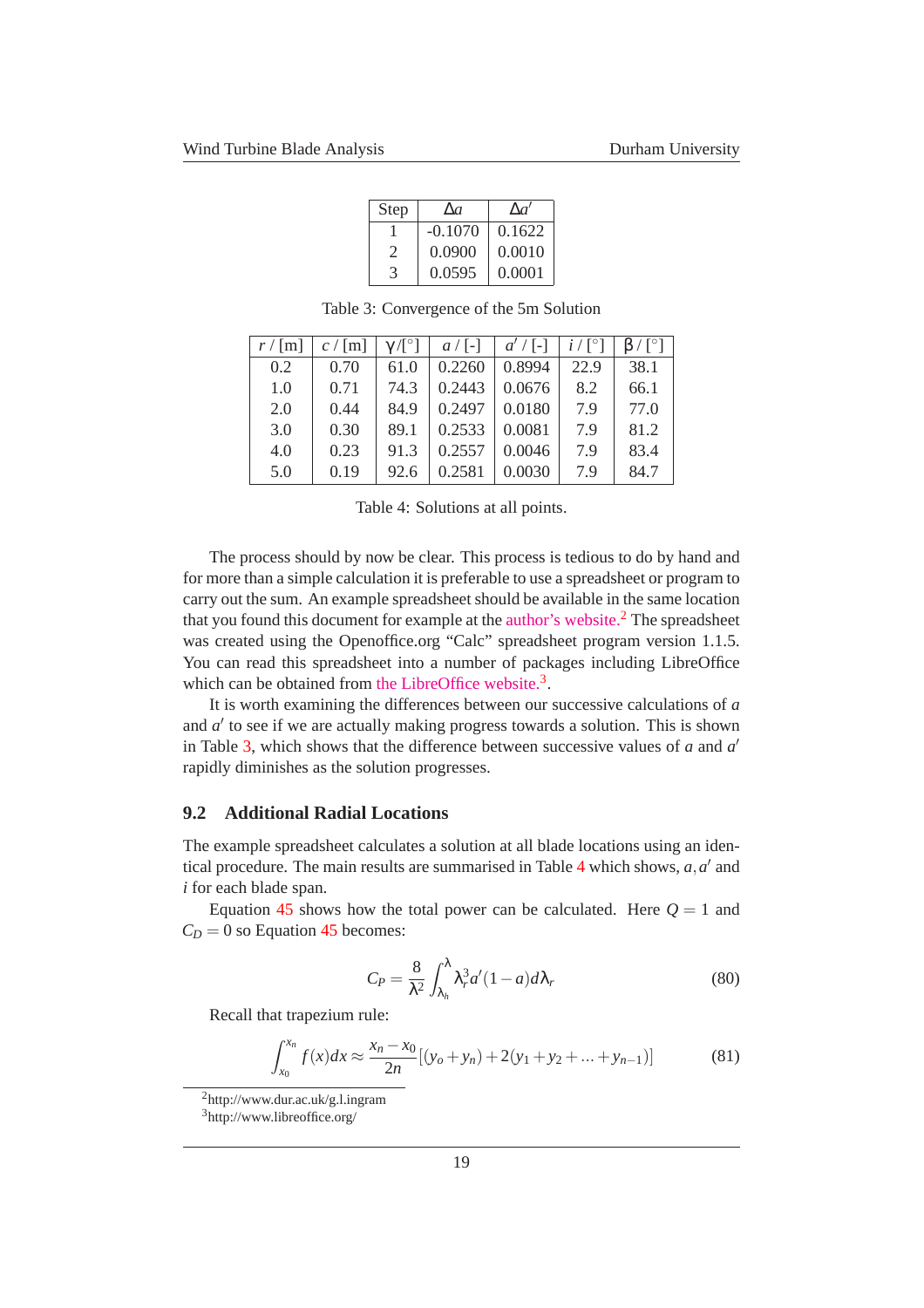| r    | $\lambda_r$ | a      | $a^{\prime}$ | f(x)   | $\lambda_0 - \lambda_n$ | $\int f(x)$ |
|------|-------------|--------|--------------|--------|-------------------------|-------------|
| 0.20 | 0.32        | 0.2260 | 0.8994       | 0.0228 | 0.64                    | 0.1484      |
| 1.00 | 1.60        | 0.2443 | 0.0676       | 0.2091 | 0.8                     | 0.5208      |
| 2.00 | 3.20        | 0.2497 | 0.0180       | 0.4419 | 0.8                     | 0.8915      |
| 3.00 | 4.80        | 0.2533 | 0.0081       | 0.6724 | 0.8                     | 1.2598      |
| 4.00 | 6.40        | 0.2557 | 0.0046       | 0.9023 | 0.8                     | 1.6263      |
| 5.00 | 8.00        | 0.2581 | 0.0030       | 1.1306 |                         |             |
|      |             |        |              |        | Sum of $\int f(x)$      | 4.45        |
|      |             |        |              |        | $C_P$                   | 0.56        |

<span id="page-19-1"></span>Table 5: Calculation of Power Coefficient.

In this example we set  $n = 1$  and repeat for each portion of the blade. So  $x$ will be replaced by  $\lambda_r$  and  $f(x) = \lambda_r^3 a'(1 - a)$  for each element. The calculation of power coefficient is shown in Table [5.](#page-19-1) The power coeficient is around 0.55 - which is quite high but no account has been made of tip losses or the influence of drag.

# <span id="page-19-0"></span>**10 Summary**

This short report derives equations for the analysis of wind turbines using the blade element method. These equations are then used in an example performance calculation and some simple guidelines for generated a blade shape are given.